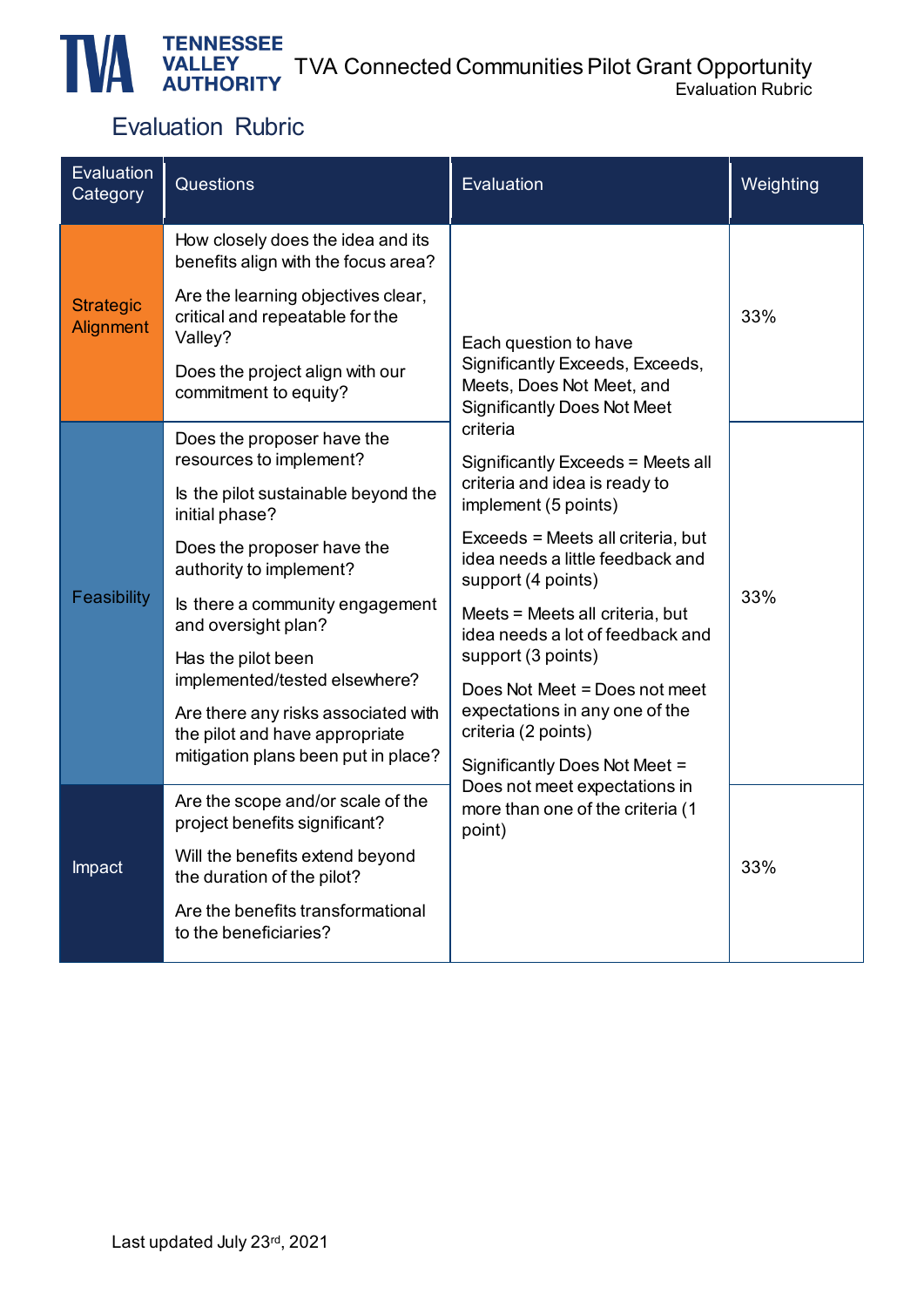TVA Connected Communities Pilot Grant Opportunity

Evaluation Rubric

### Submission Element Descriptions

| strategic Alignment<br><b>Feasibility</b><br><b>Impact</b> | Idea                                                                                                                                                          | Summarize the idea, tool, technology, or approach<br>being tested                                                                                                                                      |  |  |
|------------------------------------------------------------|---------------------------------------------------------------------------------------------------------------------------------------------------------------|--------------------------------------------------------------------------------------------------------------------------------------------------------------------------------------------------------|--|--|
|                                                            | Learning<br>Objective(s)                                                                                                                                      | Describe what we will learn from this pilot / problem to<br>be solved                                                                                                                                  |  |  |
|                                                            | <b>Repeatability</b>                                                                                                                                          | Describe how learnings from this pilot could be used<br>and scaled for the betterment of the Valley                                                                                                    |  |  |
|                                                            | <b>Proposed Benefits</b>                                                                                                                                      | Describe the intended benefits and how they support<br>the focus area                                                                                                                                  |  |  |
|                                                            | <b>Pilot Team</b>                                                                                                                                             | Describe your team, team leads, partners, what each<br>team member brings to the pilot, and the team's<br>relevant experience in the pilot                                                             |  |  |
|                                                            | <b>Location</b>                                                                                                                                               | Describe where this pilot will occur                                                                                                                                                                   |  |  |
|                                                            | <b>Approach and</b><br>Plan                                                                                                                                   | Describe the project plan and approach/methodology<br>to implementing the pilot as well as milestones                                                                                                  |  |  |
|                                                            | <b>Potential for Post-</b><br>Describe the post-pilot project support plan, including<br><b>Pilot Operations.</b><br>potential post-grant funding mechanisms. |                                                                                                                                                                                                        |  |  |
|                                                            | <b>Risk Identification</b><br>and Management                                                                                                                  | Describe risks associated with the pilot (e.g., potential<br>impact of local ordinances, or asset/site ownership) as<br>well as mitigation plans                                                       |  |  |
|                                                            | <b>Cost Proposal</b>                                                                                                                                          | Describe the overall project cost, how TVA funding<br>could be used, and how the pilot team would match<br>the costs through funding or in-kind contributions                                          |  |  |
|                                                            | <b>Community</b><br><b>Engagement</b>                                                                                                                         | Describe the level of engagement already conducted<br>or to be conducted in the community to validate the<br>need for this pilot, as well as the plan for ongoing<br>community oversight of the pilot. |  |  |
|                                                            | <b>Relevant</b><br><b>Examples</b>                                                                                                                            | Describe examples (if any) of this pilot being<br>implemented in other places                                                                                                                          |  |  |
|                                                            | <b>Reach</b>                                                                                                                                                  | Describe the scope and/or scale of the project benefits<br>and the intended beneficiaries                                                                                                              |  |  |
|                                                            | <b>Duration</b>                                                                                                                                               | Describe how long the benefits of the pilot would last                                                                                                                                                 |  |  |
|                                                            | <b>Metrics / KPIs</b>                                                                                                                                         | Provide measurable values to track progress of pilot<br>and outcomes towards focus area(s)                                                                                                             |  |  |

**Alignment** Ė **Strategic** 

**Feasibility** ان<br>التعال Ĥ

**Impact**